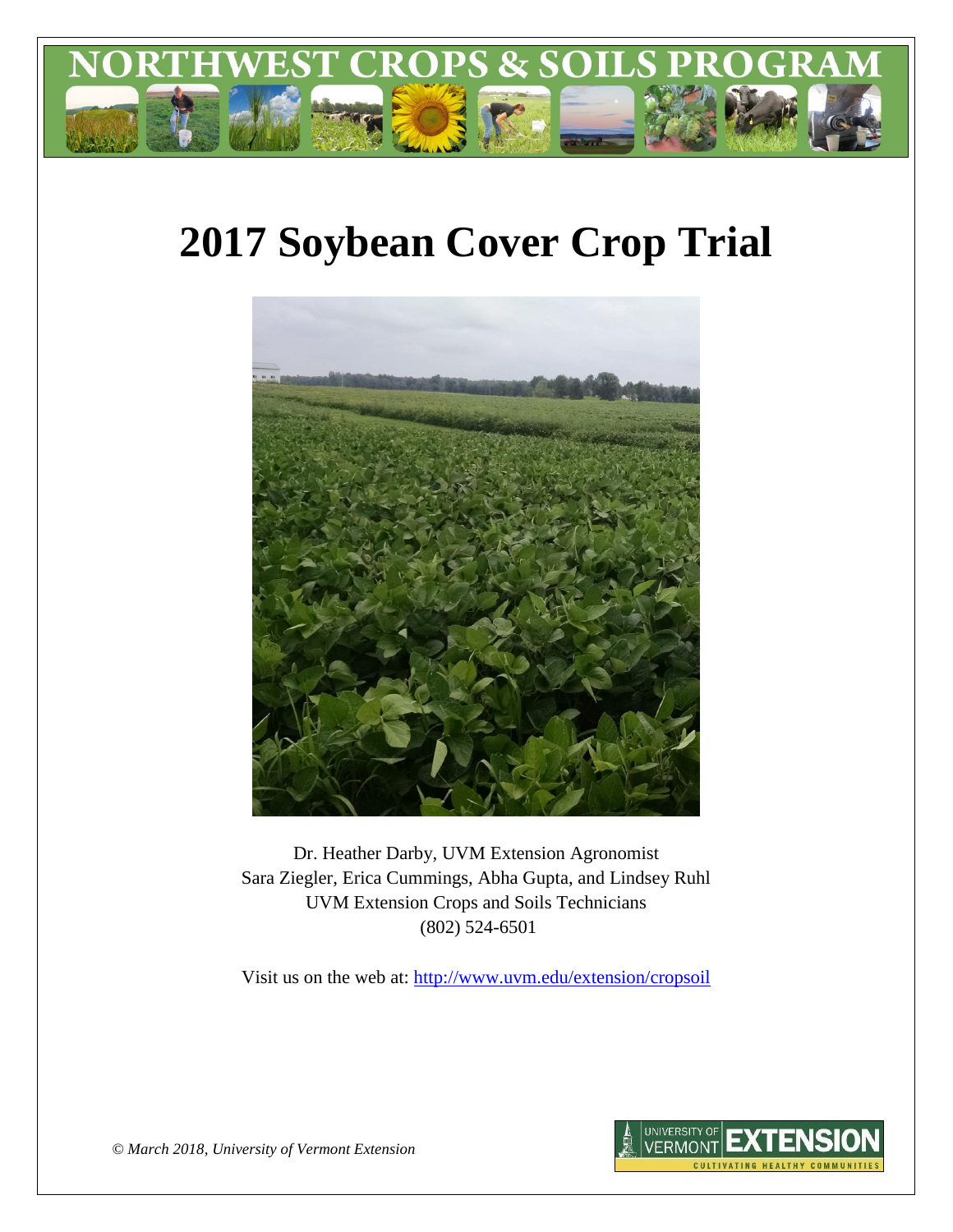### **2017 SOYBEAN COVER CROP TRIAL Dr. Heather Darby, University of Vermont Extension [heather.darby\[at\]uvm.edu](mailto:heather.darby@uvm.edu?subject=2012%20Short%20Season%20Corn%20Report)**

In 2017, the University of Vermont Extension Northwest Crops and Soils Program investigated the impact of various cover crop mixtures on a subsequent soybean crop's yield and quality at Borderview Research Farm in Alburgh, VT. Soybeans are grown for human consumption, animal feed, and biodiesel and can be a useful rotational crop in corn silage and grass production systems. As cover cropping expands throughout Vermont, it is important to understand the potential benefits, consequences, and risks associated with growing cover crops in various cropping systems. In an effort to support the local soybean market and to gain a better understanding of cover cropping in soybean production systems, the University of Vermont Extension Northwest Crop and Soils (NWCS) Program, as part of a grant from the Eastern Soybean Board, established a trial in 2017 to investigate the impacts on soybean yield and quality of following annual cover crop mixtures with a soybean crop.

# **MATERIALS AND METHODS**

The trial was established at Borderview Research Farm, Alburgh, VT in the fall of 2016. The experimental design was a complete randomized block design with four replications. The treatments were 10 cover crop mixtures planted on 6-Sep 2016. Treatments consisted of mixtures that would both be over-wintered and some that would be winter-killed. Cover crop treatments and seeding rates are listed in Table 2. Cover crop living biomass was determined in the fall prior to winter dormancy. Cover crop was measured again in the spring just prior to soybean planting (4-May 2017). Ground cover was assessed via the beaded string method (Sloneker and Moldenhauer, 1977) and biomass was collected from a 0.25m<sup>2</sup> area in each plot. The biomass was weighed and dried to determine dry matter content and dry matter yield. Soil was sampled within each plot at a depth of 6" and a width of 2" on 12-May. These samples were submitted to the Cornell Soil Health Testing Laboratory (Geneva, NY) for wet aggregate stability analysis. All cover crop treatments were terminated just prior to soybean planting using a moldboard plow and disc harrow (Table 1).

|                                     | <b>Borderview Research Farm-Alburgh, VT</b>        |  |  |
|-------------------------------------|----------------------------------------------------|--|--|
| Soil types                          | Benson rocky silt loam 8-15% slope                 |  |  |
| Previous crop                       | Annual cover crop mixtures                         |  |  |
| Tillage operations                  | Moldboard plow and disc                            |  |  |
| Plot size (feet)                    | 5 x 20                                             |  |  |
| Row spacing (inches)                | 30                                                 |  |  |
| Replicates                          | 4                                                  |  |  |
| Starter fertilizer (lbs $ac^{-1}$ ) | 200 lbs ac <sup>-1</sup> 10-20-20                  |  |  |
|                                     | Cover crops: 6-Sep 2016                            |  |  |
| Planting dates                      | Soybeans: 29-May 2017                              |  |  |
| Weed control                        | 1 qt ac <sup>-1</sup> RoundUp Power Max 5-Jul 2017 |  |  |
| Harvest date                        | 13-Oct 2017                                        |  |  |

**Table 1. Trial management details, 2016-2017.**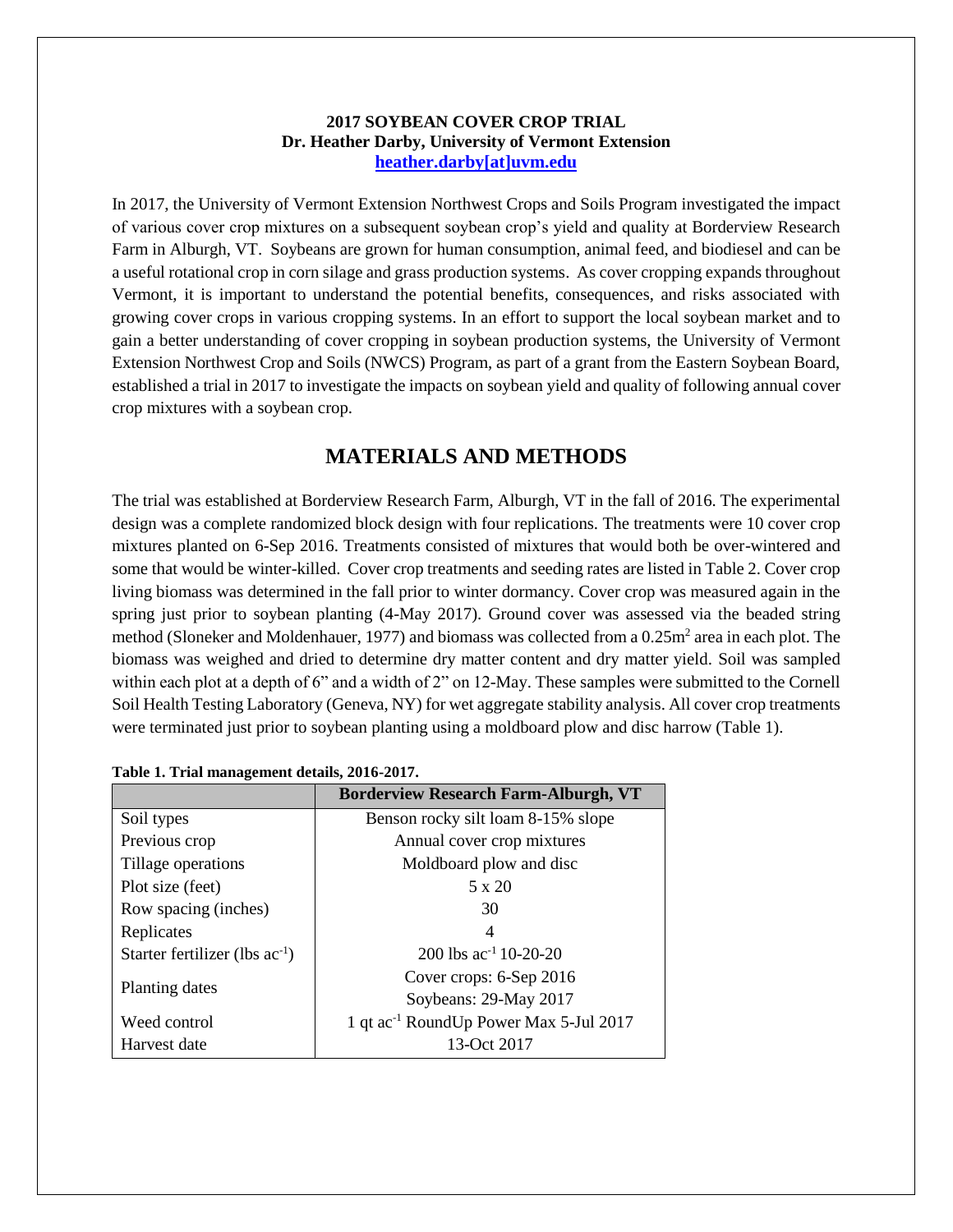On 29-May 2017, the soybeans were planted into the terminated cover crop treatments using a Monosem NG-Plus 2-row precision air planter (Edwardsville, KS) at 185,000 seeds ac<sup>-1</sup> with 200 lbs ac<sup>-1</sup> starter fertilizer (10-20-20). The variety SW1055 (maturity group 1.0, Genuity® RoundUp Ready 2 Yield) soybean was obtained from Seedway, LLC. (Hall, NY) for the trial. Soybeans were sprayed with RoundUp Power Max herbicide on 5-Jul to control weeds. On 13-Oct, the soybeans were harvested using an Almaco SPC50 small plot combine. Seed was cleaned with a small Clipper M2B cleaner (A.T. Ferrell, Bluffton, IN). They were then weighed for plot yield and tested for harvest moisture and test weight using a DICKEY-John Mini-GAC Plus moisture/test weight meter using a Berckes Test Weight Scale.

| <b>Mixture #</b> | <b>Species</b>   | <b>Variety</b>     | <b>Cover crop</b><br>over-winters | <b>Seeding rate</b><br>$lbs$ $ac^{-1}$ |
|------------------|------------------|--------------------|-----------------------------------|----------------------------------------|
| $\mathbf{1}$     | Annual ryegrass  | Fria               | yes, ryegrass                     | 22                                     |
|                  | Tillage radish   | Eco-till           | only                              | 3                                      |
| $\overline{2}$   | Forage rape      | <b>Dwarf Essex</b> | yes, triticale                    | 3                                      |
|                  | Triticale        | Trical 815         | only                              | 60                                     |
|                  | Forage turnip    | Appin              |                                   | $\overline{2}$                         |
| 3                | Red clover       | Dynamite           | yes, clover and<br>triticale only | 3                                      |
|                  | Triticale        | Hyoctane           |                                   | 60                                     |
|                  | Forage turnip    | Appin              |                                   | $\overline{2}$                         |
| $\overline{4}$   | Red clover       | Dynamite           | yes clover and<br>winter rye only | 1                                      |
|                  | Winter rye       | <b>VNS</b>         |                                   | 40                                     |
| 5                | Annual ryegrass  | unknown            |                                   | 18 total                               |
|                  | Tillage radish   | Arifi              | no                                | (premixed)                             |
|                  | Annual ryegrass  | unknown            |                                   | 24 total                               |
| 6                | Crimson clover   | unknown            | no                                | (premixed)                             |
|                  | Tillage radish   | Arifi              |                                   |                                        |
|                  | Forage oats      | Everleaf           |                                   | 40                                     |
| 7                | Forage turnip    | Appin              | no                                | $\overline{2}$                         |
|                  | Red clover       | Duration           |                                   | 5                                      |
| 8                | Forage oats      | Everleaf           | no                                | 60                                     |
|                  | Tillage radish   | Groundhog          |                                   | 31                                     |
|                  | Red clover       | Mammoth            |                                   | 5                                      |
| 9                | Forage brassica  | T-Raptor           | yes, clover and                   | $\overline{2}$                         |
|                  | Winter pea       | Lynx               | triticale only                    | 20                                     |
|                  | Winter triticale | Fridge             |                                   | 40                                     |
| 10               | No cover crop    |                    | N/A                               | N/A                                    |

**Table 2. Annual cover crop mixture treatments grown in 2016 prior to soybean in 2017.**

Yield data and stand characteristics were analyzed using mixed model analysis using the mixed procedure of SAS (SAS Institute, 1999). Replications within trials were treated as random effects, and hybrids were treated as fixed. Hybrid mean comparisons were made using the Least Significant Difference (LSD) procedure when the F-test was considered significant ( $p<0.10$ ).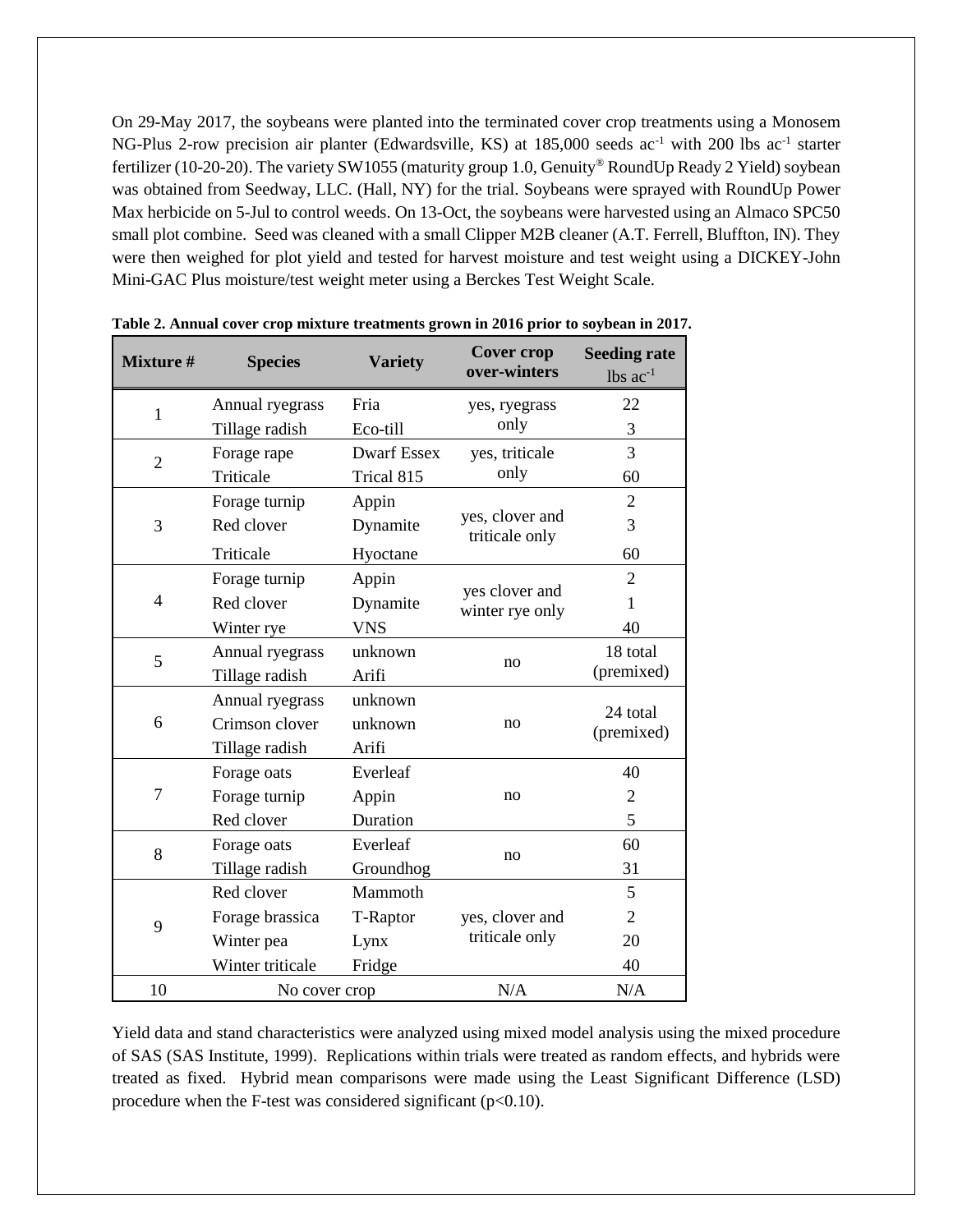Variations in yield and quality can occur because of variations in genetics, soil, weather, and other growing conditions. Statistical analysis makes it possible to determine whether a difference among hybrids is real or whether it might have occurred due to other variations in the field. At the bottom of each table a LSD

value is presented for each variable (i.e. yield). Least Significant Differences (LSDs) at the 0.10 level of significance are shown. Where the difference between two hybrids within a column is equal to or greater than the LSD value at the bottom of the column, you can be sure that for 9 out of 10 times, there is a real difference between the two hybrids. In this example, hybrid C is significantly different from hybrid A but not from hybrid B. The difference between C and B is equal to 1.5,

| <b>Hybrid</b> | Yield  |
|---------------|--------|
| A             | 6.0    |
| B             | $7.5*$ |
| C             | $9.0*$ |
| LSD           | 2.0    |

which is less than the LSD value of 2.0. This means that these hybrids did not differ in yield. The difference between C and A is equal to 3.0, which is greater than the LSD value of 2.0. This means that the yields of these hybrids were significantly different from one another.

## **RESULTS**

Weather data was recorded with a Davis Instrument Vantage Pro2 weather station, equipped with a WeatherLink data logger at Borderview Research Farm in Alburgh, VT (Table 3). Overall, the season was cooler and wetter than normal. More than 1.5 inches of rain fell within 10 days following planting. Unseasonably cool temperatures and above average rainfall persisted through August followed by above average temperatures and below average rainfall in September and October. The dry warm weather in the fall provided good weather for the soybeans to mature and to be harvested at optimal moisture content. Overall, a total of 2335 growing degree days (GDDs) were accumulated June-October, 209 above the 30 year normal. Despite these unusual growing conditions, the soybeans appeared relatively unharmed and produced very well.

| Alburgh, VT                       | June    | July    | August  | September | October |
|-----------------------------------|---------|---------|---------|-----------|---------|
| Average temperature $(^{\circ}F)$ | 65.4    | 68.7    | 67.7    | 64.4      | 57.4    |
| Departure from normal             | $-0.39$ | $-1.90$ | $-1.07$ | 3.76      | 9.2     |
|                                   |         |         |         |           |         |
| Precipitation (inches)            | 5.64    | 4.88    | 5.54    | 1.84      | 3.3     |
| Departure from normal             | 1.95    | 0.73    | 1.63    | $-1.80$   | $-0.31$ |
|                                   |         |         |         |           |         |
| Growing Degree Days (base 50°F)   | 468     | 580     | 553     | 447       | 287     |
| Departure from normal             | $-7$    | -60     | $-28$   | 129       | 175     |

**Table 3. Weather data for Alburgh, VT, 2017.**

Based on weather data from a Davis Instruments Vantage Pro2 with WeatherLink data logger. Historical averages are for 30 years of NOAA data (1981-2010) from Burlington, VT.

Table 4 summarizes the cover crop production and soil health characteristics in the spring for each treatment. The treatment that produced the most biomass in the fall was treatment 1 (annual ryegrass/tillage radish) which produced 2104 lbs ac<sup>-1</sup>. This was statistically similar to six other treatments. Treatments 3 and 4, which both included turnip, red clover, and a winter grain (triticale and winter rye respectively), both produced the lowest biomass but were statistically similar to one another. Of the five treatments that survived the winter, treatment 9, which contained red clover, forage brassica, winter pea, and triticale,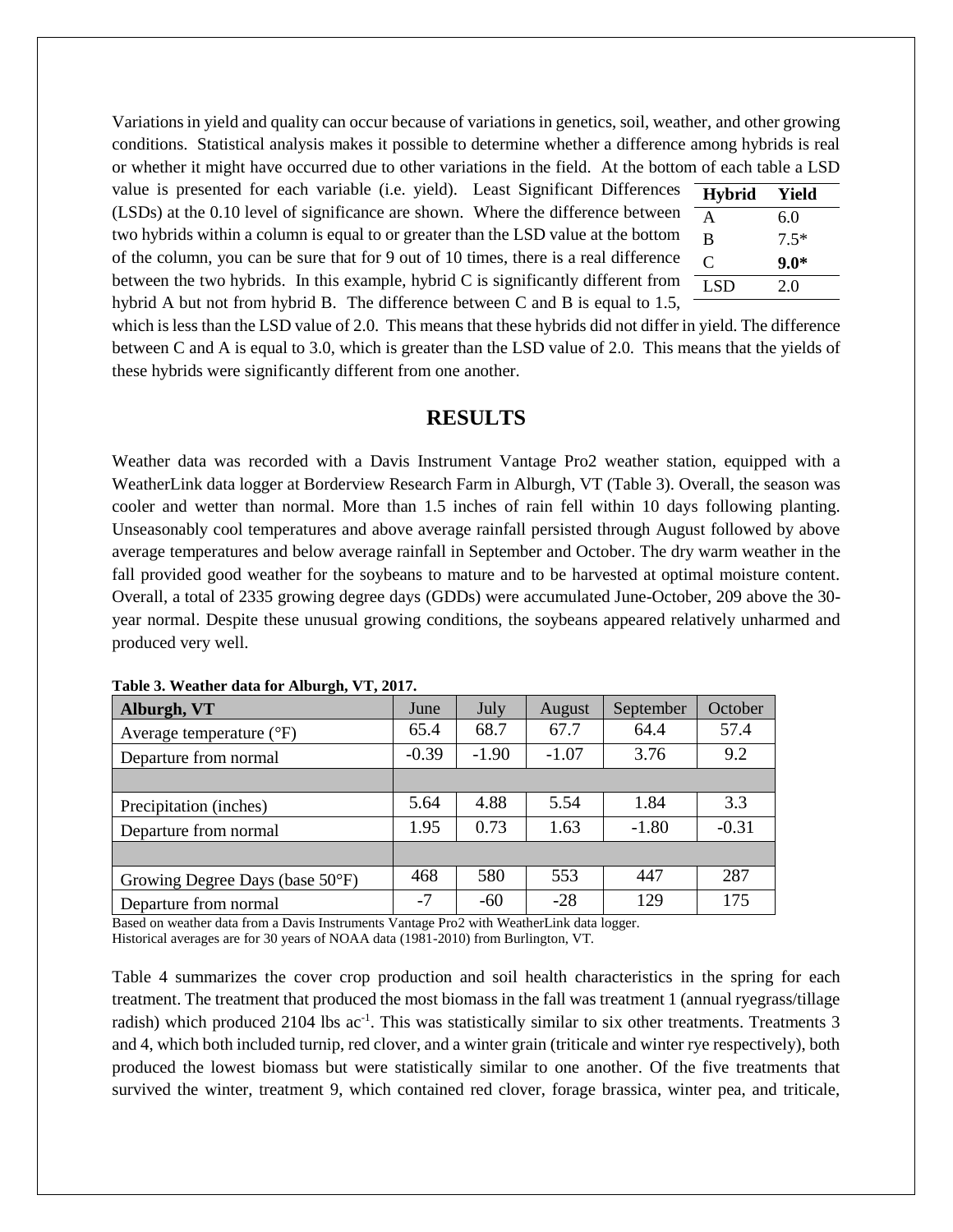produced the most biomass with  $1494$  lbs  $ac^{-1}$ . In reality only the triticale and clover survived the winter and produced that spring biomass. It is interesting that this treatment, despite having a lower seeding rate of triticale compared to treatment 2 (triticale/rape) produced significantly more biomass in the spring. Furthermore, winter rye is traditionally regarded as the species that produces the most biomass in this region, however, treatment 4, the only treatment containing winter rye, was one of the lowest producing treatments in the fall and produced half the biomass of treatment 9 in the spring.

Treatments did not differ in the percent ground cover that they provided. This suggests that, even cover crops that winterkill in our region can provide substantial ground cover in the spring to help protect the soil surface from the impacts of rainfall. Treatments also varied significantly in terms of soil aggregate stability. The highest aggregate stability was obtained by treatment 5 (annual ryegrass/tillage radish) with 33.4% aggregate stability. This was statistically higher than any other cover crop treatment. The next highest treatment was the oat/turnip/clover treatment with 26.5% aggregate stability.

| rabic $\pi$ , cover erop and son nearm emiracteristics, ror $\mu$<br><b>Cover crop</b> | Fall           | <b>Spring</b>           | Ground    | <b>Aggregate</b> |
|----------------------------------------------------------------------------------------|----------------|-------------------------|-----------|------------------|
| mixture                                                                                | <b>biomass</b> | biomass                 | cover     | stability        |
|                                                                                        |                | -DM lbs $ac^{-1}$ ----- |           | $\%$             |
|                                                                                        | 2104           | 127                     | 43.0      | 22.7             |
| 2                                                                                      | 1851*          | 987                     | 52.0      | 26.1             |
| 3                                                                                      | 1627*          | 140                     | 49.5      | 24.7             |
| $\overline{4}$                                                                         | 1350           | 767                     | 37.5      | 23.2             |
| 5                                                                                      | 1837*          | 0                       | 41.5      | 33.4             |
| 6                                                                                      | 1935*          | 0                       | 42.0      | 21.9             |
| 7                                                                                      | 1883*          | 0                       | 45.5      | 26.5             |
| 8                                                                                      | 1183           | 0                       | 28.5      | 25.5             |
| 9                                                                                      | 2050*          | 1494                    | 46.5      | 24.8             |
| 10                                                                                     | $\theta$       | 0                       | 46        | 22.8             |
| LSD $(p = 0.10)$                                                                       | 599            | 497                     | <b>NS</b> | 5.01             |
| <b>Trial Mean</b>                                                                      | 1582           | 352                     | 43.2      | 25.2             |

**Table 4. Cover crop and soil health characteristics, 2017.**

\*Varieties that did not perform significantly lower than the top performing variety in **bold** are indicated with an asterisk.

NS – No significant difference.

Soybeans were harvested on 13-Oct 2017. Table 5 summarizes the yield and harvest characteristics of soybeans from each cover crop treatment. Despite relatively wet and cool weather conditions through most of the growing season, the soybeans produced high yields with all producing at least 58 bu ac<sup>-1</sup>. The highest yielding treatment was treatment 6 (annual ryegrass/crimson clover/tillage radish) which produced 4541 lbs ac<sup>-1</sup> or 75.7 bu ac<sup>-1</sup>, an incredible yield, especially for a region with such a short growing season. This was statistically similar to the control and treatment 5 (annual ryegrass/tillage radish). The lowest yielding treatment was treatment 3 (triticale/turnip/red clover) which only produced 3481 lbs  $ac^{-1}$  or 58.0 bu  $ac^{-1}$ . Cover crop treatments did not significantly impact harvest moisture or test weight. Of the 10 cover crop treatments examined, five (mixtures 5, 6, 7, 8, and 10) did not produce living vegetation in the spring while the other five treatments did. Overwintering treatments produced on average 4073 lbs  $ac^{-1}$  or 67.9 bu  $ac^{-1}$ while the treatments that had living spring biomass produced on average  $3625$  lbs ac<sup>-1</sup> or  $60.4$  bu ac<sup>-1</sup> (Table 6). These data suggest that soybean yields may be negatively impacted by preceding overwintering cover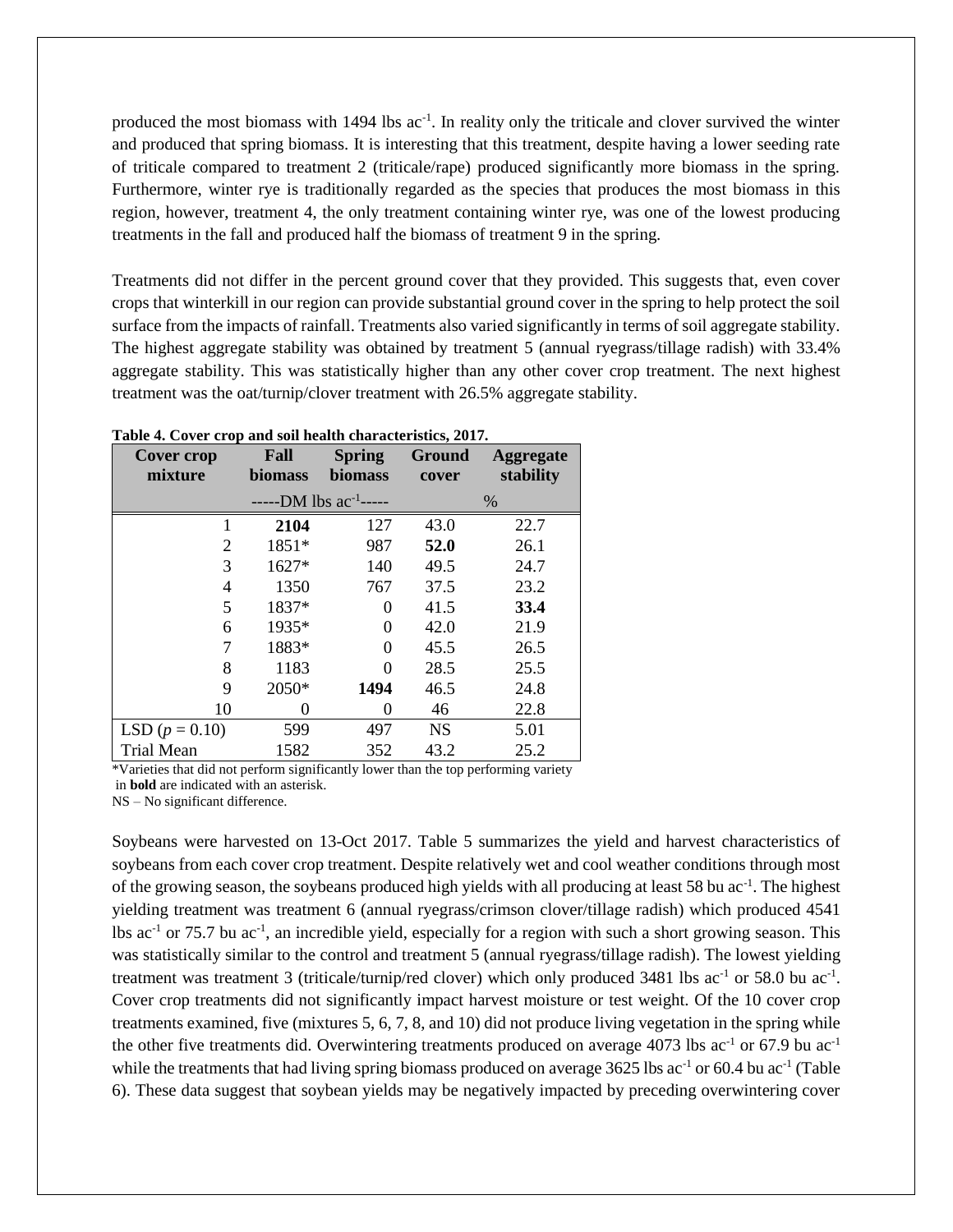crops (Figure 1). However, to fully understand this interaction, more data needs to be collected, such as nutrient content of the cover crop biomass and availability, as differences between mixture composition would likely impact soybean yields differently.

| <b>Cover crop</b><br>mixture | <b>Harvest</b><br>moisture | <b>Test</b><br>weight  | Seed yield @<br>13% moisture |              |
|------------------------------|----------------------------|------------------------|------------------------------|--------------|
|                              | $\%$                       | $lbs$ bu <sup>-1</sup> | $lbs$ ac <sup>-1</sup>       | bu $ac^{-1}$ |
| 1                            | 15.4                       | 54.4                   | 3727                         | 62.1         |
| 2                            | 15.3                       | 54.8                   | 3492                         | 58.2         |
| 3                            | 15.1                       | 55.7                   | 3481                         | 58           |
| 4                            | 15.1                       | 55.4                   | 3769                         | 62.8         |
| 5                            | 15.1                       | 55.9                   | 4051*                        | $67.5*$      |
| 6                            | 14.8                       | 56.7                   | 4541*                        | $75.7*$      |
| 7                            | 14.8                       | 56.3                   | 3839                         | 64           |
| 8                            | 15.4                       | 54.2                   | 3847                         | 64.1         |
| 9                            | 15.4                       | 54                     | 3657                         | 60.9         |
| 10                           | 14.6                       | 56.8                   | 4088*                        | $68.1*$      |
| LSD $(p = 0.10)$             | <b>NS</b>                  | <b>NS</b>              | 614                          | 10.2         |
| <b>Trial Mean</b>            | 15.1                       | 55.4                   | 3849                         | 64.2         |

|  | Table 5. Soybean harvest characteristics by cover crop treatment, 2017. |  |  |  |
|--|-------------------------------------------------------------------------|--|--|--|
|  |                                                                         |  |  |  |

\*Varieties with an asterisk performed similarly to the top performer in **bold**. NS – No significant difference.

#### **Table 6. Soybean yields by cover crop overwintering status.**

| Overwinter       | Soybean yield          |                |  |
|------------------|------------------------|----------------|--|
|                  | $lbs$ ac <sup>-1</sup> | $bu$ $ac^{-1}$ |  |
| Yes              | 3625                   | 60.4           |  |
| No               | 4073                   | 67.9           |  |
| LSD $(p = 0.10)$ | 265                    | 4.42           |  |
| Trial mean       | 3849                   | 64.2           |  |

The top performing treatment is indicated in **bold**.

## **DISCUSSION**

Overall, soybeans produced high yields in 2017. Preceding a soybean cash crop with a cover crop can help retain excess nutrients that would otherwise be lost from the soil. However, using a mixture that includes a winter grain, such as winter rye or triticale, can present management considerations in the spring as they will overwinter and can produce a lot of biomass early in the spring. These data suggest that overwintering cover crop mixtures can reduce the yields of a following soybean crop. This may be due to the immobilization of nitrogen or other nutrient dynamics in the soil when the soybean crop is establishing. However, these dynamics were not investigated in this study. Further analysis will be conducted in order to determine potential differences between the mixtures, both that winterkill and overwinter, to identify best cover cropping practices that support high yielding soybeans in this region.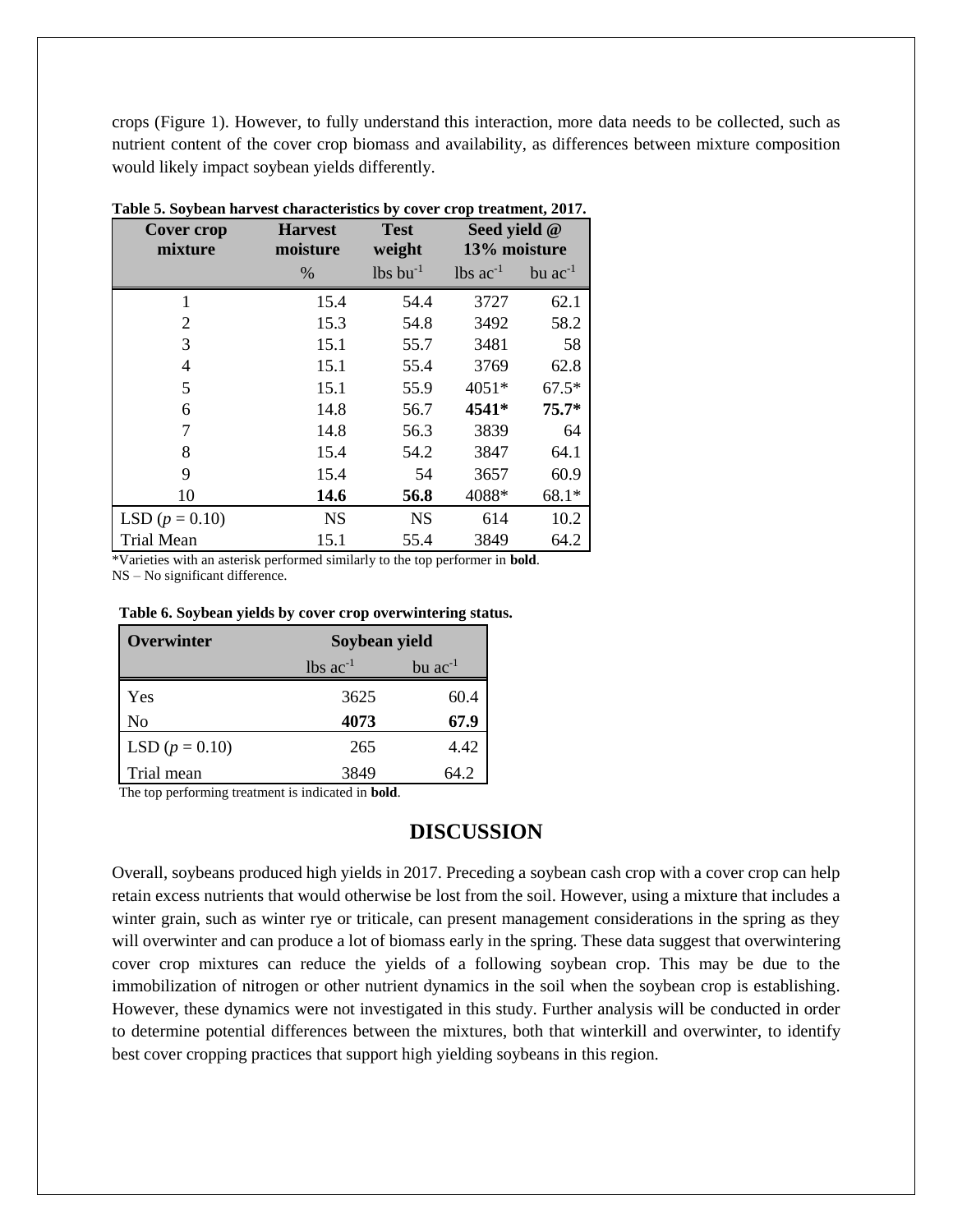

Treatments that share a letter performed statistically similarly to one another. Letters presented for cover crop yield indicated differences in total biomass.